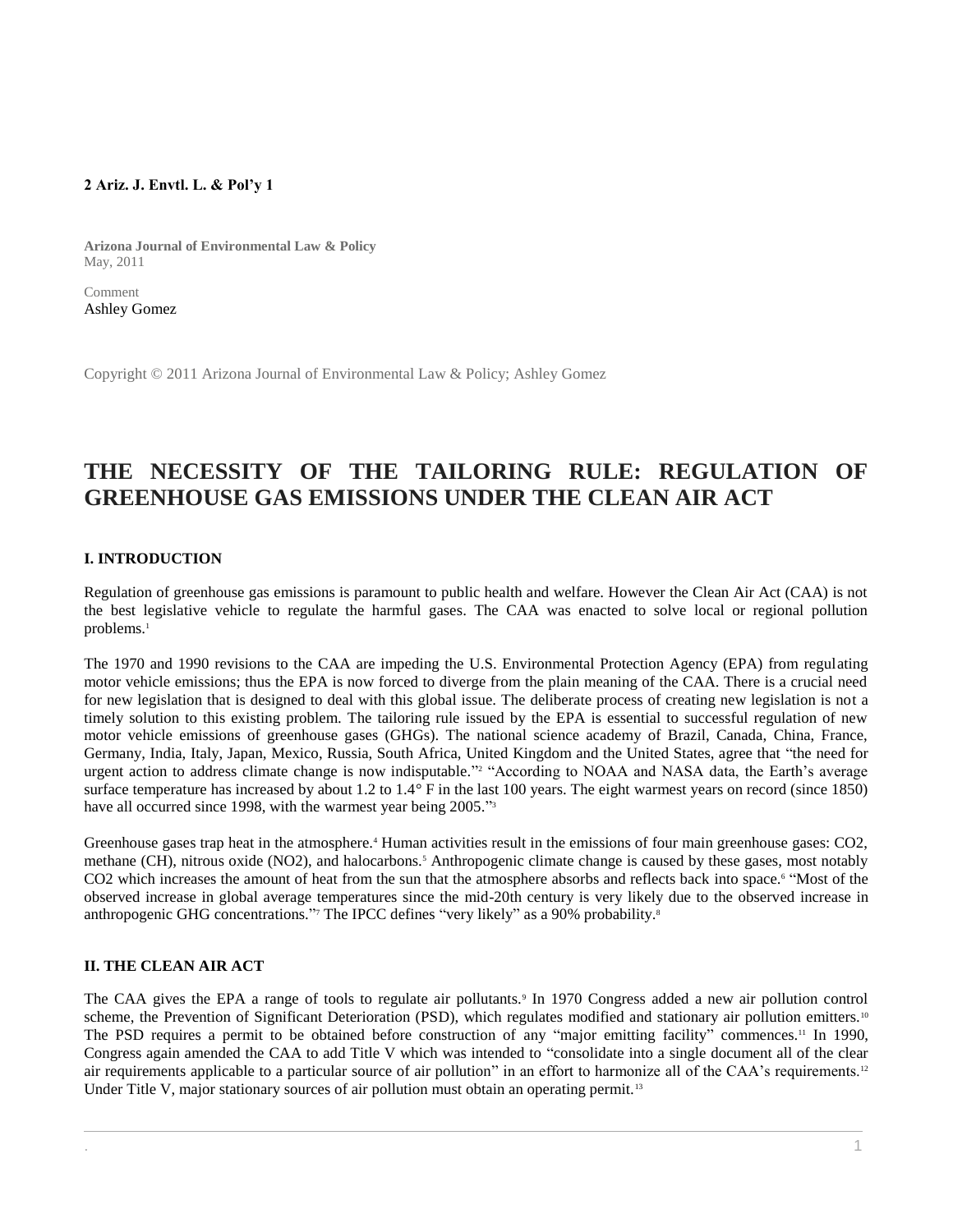# **III. THE U.S. SUPREME COURT HOLDS GREENHOUSE GASES ARE "AIR POLLUTANTS" UNDER THE CLEAN AIR ACT**

In 2007 the Supreme Court held that because greenhouse gases constitute air pollutants, the EPA was authorized by the CAA to regulate greenhouse gas emissions of new motor vehicles.<sup>14</sup> Section 202(a)(1) of the CAA would authorize the EPA to regulate these emissions if the EPA found that such emissions contribute to air pollution which "may reasonably be anticipated to endanger public health or welfare." 15

The EPA found GHGs are conclusively dangerous to human health.<sup>16</sup> In December 2009, the Administrator of the EPA signed the endangerment finding stating "that current and projected concentrations of the six key well-mixed greenhouse gases ... in the atmosphere threaten the public health and welfare of current and future generations."<sup>17</sup>

The EPA's first step in regulating GHGs under the CAA was to regulate auto emissions under the CAA § 202(a).<sup>18</sup> The proposed regulation would affect vehicles sold in model years 2012 through 2016 and all aimed to "reduce GHG emissions from the U.S. light-duty fleet by approximately 21 percent by 2030 over the level that would occur in the absence of the national program." 19

# **IV. THE PROBLEM & THE NECESSITY OF THE TAILORING RULE**

As soon as greenhouse gases from vehicle emissions are regulated under CAA § 202(a) as air pollutants, the PSD and Title V will similarly be required to start regulating greenhouse gases.<sup>20</sup> The regulation triggers PSD and Title V, placing the programs' permit requirements on facilities that emit greenhouse gases.<sup>21</sup> This is problematic because the current statutory output thresholds were not contemplated with greenhouse gases in mind.

The PSD requires permits for any facility that emits or has potential to emit 100 tons per year of any air pollutant from a list of twenty-eight types of stationary sources, or any source with potential to emit 250 tons per year of any air pollutant.<sup>22</sup> Title V requires operating permits for any major stationary source.<sup>23</sup> A major stationary source is "any stationary facility or source of air pollution, which directly emits, or has potential to emit, 100 tons per year" of any air pollutant.<sup>24</sup>

The application of the PSD and Title V permit requirements, with GHGs constituting an air pollutant, would necessitate approximately six million permits.<sup>25</sup> The EPA has issued a tailoring rule to raise the threshold amount of emissions that require a facility to obtain a permit. Effective until at least April 30, 2016, the tailoring rule increases threshold limits for air pollutant emissions by up to 100 times.<sup>26</sup> However, the tailoring rule contradicts the plain language of the CAA.<sup>27</sup> The EPA contends that the plain language of the CAA creates administrative burdens, which yield absurd results.<sup>28</sup> The EPA dually argues that due to administrative necessity and the absurd results doctrine they are authorized to ignore the literal interpretation of the CAA.<sup>29</sup>

# **V. ADMINISTRATIVE NECESSITY & THE ABSURD RESULTS DOCTRINE**

The D.C. Circuit has established a strict, yet broad principal that ""frowns upon categorical administrative exemptions," but administrative necessity may justify a finding of implied authority for an administrative approach not explicitly provided by the CAA.<sup>30</sup> Courts may uphold an agency's approach that avoids impossible administrative burdens that would "prevent the agency from carrying out the mission assigned to it by Congress."<sup>31</sup>

Implementation of the PSD and Title V programs would impose a multitude of administrative burdens on the EPA. The EPA reports that state and local permitting authorities would be overwhelmed by the extraordinary increase in permit applications, as it would "vastly exceed the current administrative resources of the permitting authorities."<sup>32</sup> Opponents of the tailoring rule think the EPA's administrative necessity argument is invalid because the EPA created the necessity by wrongly applying and interpreting the CAA.<sup>33</sup>

The EPA states that the administrative burdens are so severe that it creates absurd results by citing the absurd results doctrine as an authorization for non-compliance with the plain meaning of the CAA.<sup>34</sup> Literal implementation of the PSD and Title V would be adverse to Congress's intent. Permits would be required for millions of small source emitters possibly including residential homes, commercial buildings and retail stores which would [1] substantially increase already high permitting costs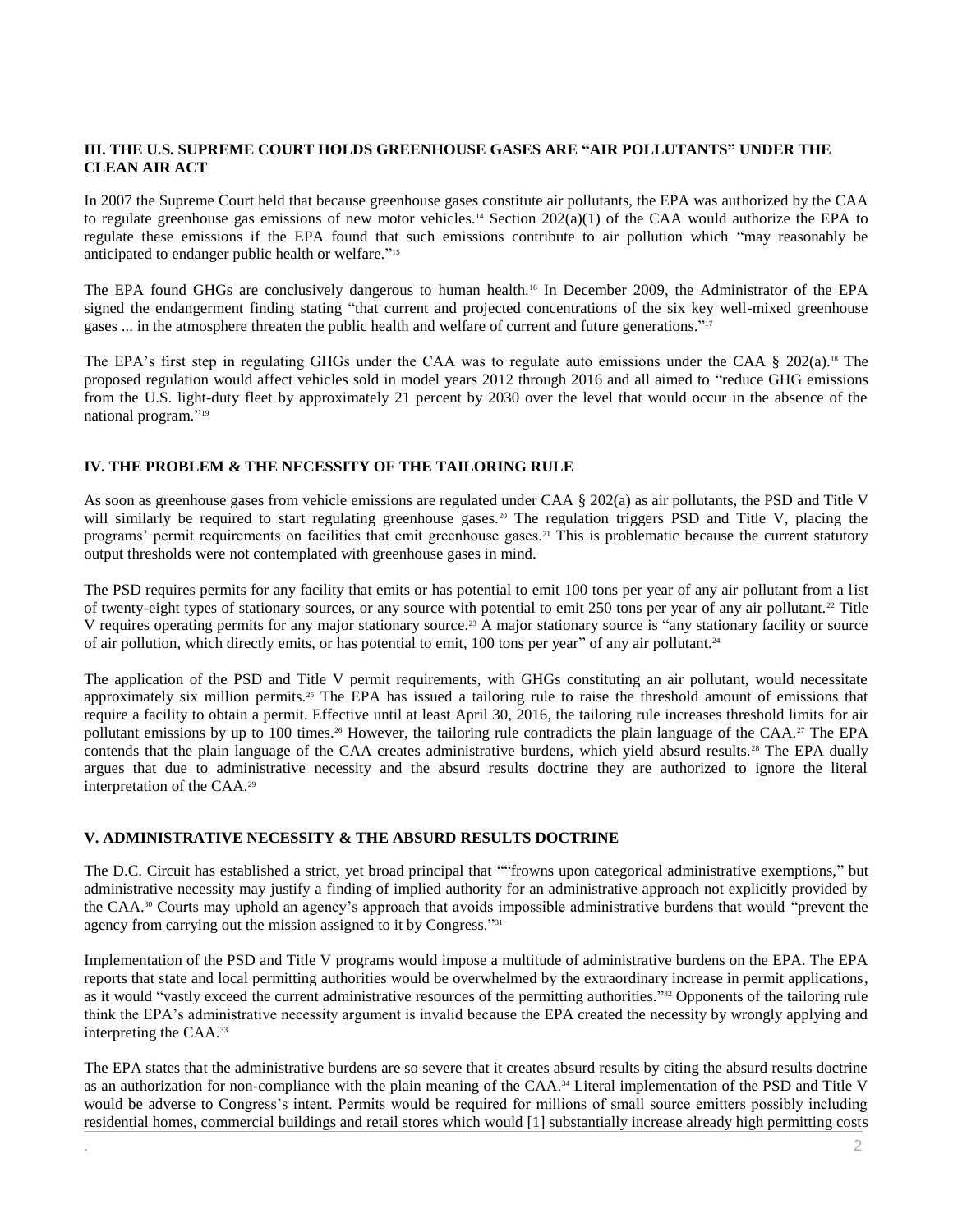for these small sources and [2] cause permitting programs to "increase several hundred-fold larger than what Congress appeared to contemplate." 35

The Senate Committee Report for the CAA stated that permitting procedures would be too costly and potentially unreasonably for small source emitters.<sup>36</sup> Additionally, this would cause permit agencies to have multi-year backlogs in the issuance of PSD and Title V permits; even though under §165(c) of the CAA all permit applications are required to be processed within 12 months.<sup>37</sup> Congress would not create a statutory mandate that was impossible to execute.

Most importantly, "the sheer magnitude of the numbers involved -- millions of permits requiring [full-time employees to process the permits] at a cost to the permitting authorities of billions of dollars, all this beginning immediately at the time that GHGs become subject to regulations."<sup>38</sup> Small source emitters requiring permits, the backlog of permit applications and the immediate high cost to permitting authorities is not what Congress intended.

Trade associations, businesses, environmental organization, and states including Mississippi, Alabama and Texas are "less than satisfied" with the tailoring rule requirements.<sup>39</sup> Since the tailoring rule was proposed both industry and environmentalists have filed suit against the EPA for this controversial rule. The Sierra Club, the Louisiana Department of Environmental Quality, National Alliance of Forest Owners, Texas and a joint petition from Alabama, North Dakota, the governor of Mississippi, South Carolina, and Nebraska are just a few of the petitions filed with the appeals court.<sup>40</sup>

The CAA is not the best legislative vehicle to regulate greenhouse gas emissions long term, and though both industry and environmentalists are fighting the tailoring rule, it is the only option that is fungible right now. The legislative process is laborious by design and a call for new legislation is not practical. The tailoring rule is necessary because without it, the EPA would not have been able to start regulating greenhouse gas emissions in new motor vehicles. Implementing the PSD and Title V simultaneously with the vehicle emissions regulations would have depleted necessary resources and detracted the permitting authorities' attention away from larger stationary sources.

# **VI. CONCLUSION**

As the damage caused by greenhouse gases becomes more prevalent, it is apparent that immediate regulation of GHGs by the EPA is necessary. The EPA has stated valid reasons why the tailoring rule is so crucial to the success of the vehicle emissions regulations, including billions of dollars of immediate costs that permitting authorities do not have. The EPA, under suit by several different entities, defends the tailoring rule on the basis of administrative necessity and the absurd results doctrine. Ultimately, the EPA is likely to succeed, as it would be virtually impossible for the EPA to enforce the provisions set forth under the PSD and Title V program.

# Footnotes

- <sup>1</sup> Regulating Greenhouse Gas Emissions Under the Clean Air Act, 73 Fed. Reg.  $44354-01$  (proposed July 30, 2008. 28) (to be codified at 40 C.F.R. ch. 1).
- <sup>2</sup> G8+5 Academies' joint statement: Climate change and the transformation of energy technologies for a low carbon future, (June 7, 2005), available at www.nationalacademies.org/includes/G8+5energy-climate09.pdf.
- <sup>3</sup> Climate Change: Basic Information, U.S. ENVIRONMENTAL PROTECTION AGENCY, http://www.epa.gov/climatechange/basicinfo.html (last visited Apr. 20, 2011).
- <sup>4</sup> Climate Change: Greenhouse Gas Emissions, U.S. ENVIRONMENTAL PROTECTION AGENCY, http://www.epa.gov/climatechange/emissions/index.html#ggo (last visited Apr. 20, 2011).

<sup>5</sup> See IPCC Report at 37.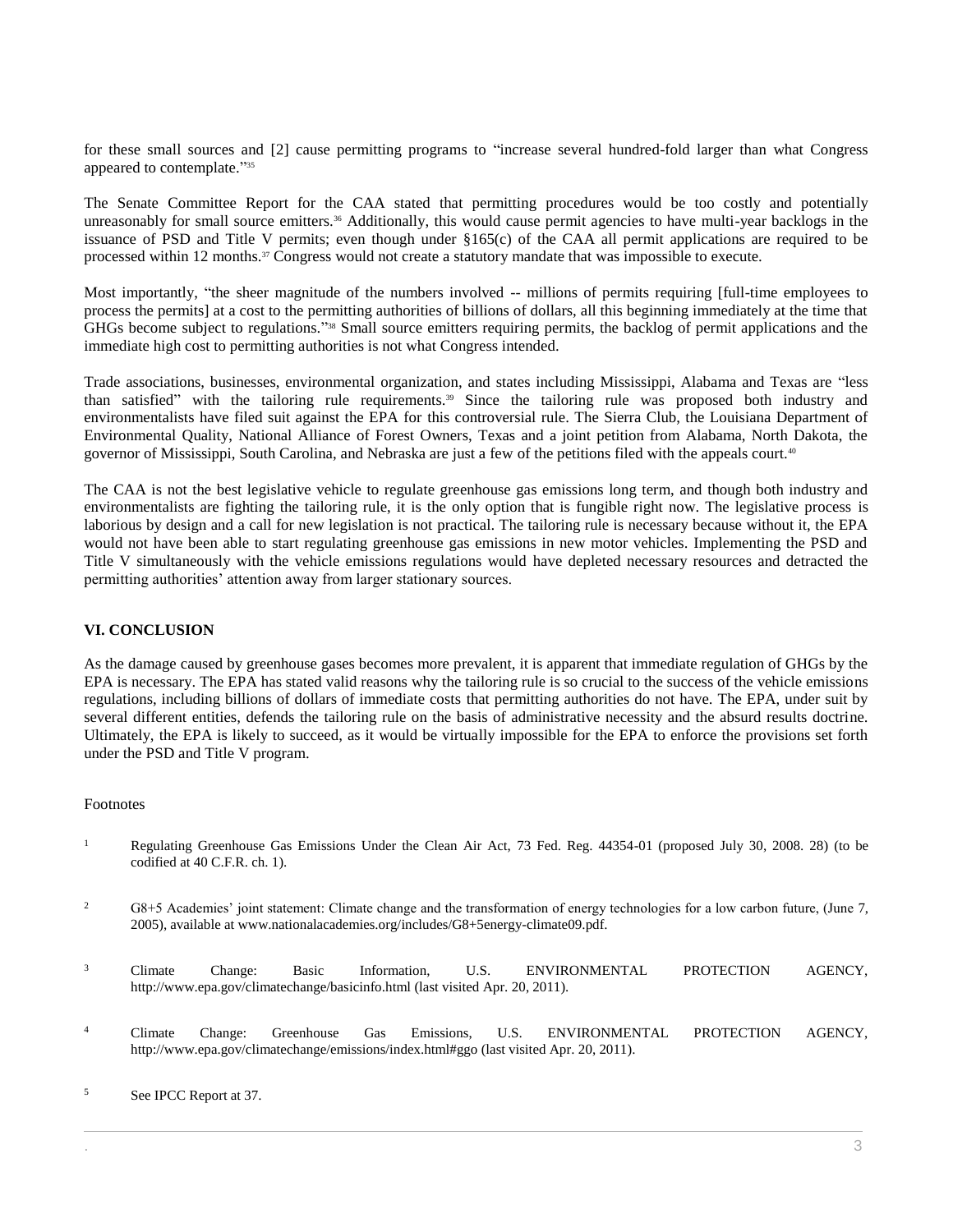- <sup>6</sup> What Are Greenhouse Gases?, ENERGY INFORMATION ADMINISTRATION, http://www.epa.gov/climatechange/emissions/index.html#ggo (last visited Apr. 20, 2011).
- 7 Intergovernmental Panel on Climate Change, Climate Change 2007: Synthesis Report, 2007, available at http://www.ipcc.ch/publications\_and\_data/publications\_ipcc\_fourth\_assessment\_report\_synthesis\_report.htm. (IPCC Report).
- 8 Id. at. 27.
- <sup>9</sup> [42 U.S.C § 7521\(a\)\(1\);](http://www.westlaw.com/Link/Document/FullText?findType=L&pubNum=1000546&cite=42USCAS7521&originatingDoc=I1ed640f28c6911e498db8b09b4f043e0&refType=RB&originationContext=document&vr=3.0&rs=cblt1.0&transitionType=DocumentItem&contextData=(sc.Search)#co_pp_7b9b000044381) [42 U.S.C § 7602\(g\).](http://www.westlaw.com/Link/Document/FullText?findType=L&pubNum=1000546&cite=42USCAS7602&originatingDoc=I1ed640f28c6911e498db8b09b4f043e0&refType=RB&originationContext=document&vr=3.0&rs=cblt1.0&transitionType=DocumentItem&contextData=(sc.Search)#co_pp_16f4000091d86)
- <sup>10</sup> Envtl. Def. v. [Duke Energy Corp., 549 U.S. 561, 561 \(2007\).](http://www.westlaw.com/Link/Document/FullText?findType=Y&serNum=2011843371&pubNum=0000780&originatingDoc=I1ed640f28c6911e498db8b09b4f043e0&refType=RP&originationContext=document&vr=3.0&rs=cblt1.0&transitionType=DocumentItem&contextData=(sc.Search))
- <sup>11</sup> Id.
- <sup>12</sup> [Sierra Club v. Georgia Power Co., 443 F.3d 1346, 1348 \(11th Cir. 2006\);](http://www.westlaw.com/Link/Document/FullText?findType=Y&serNum=2008797682&pubNum=0000506&originatingDoc=I1ed640f28c6911e498db8b09b4f043e0&refType=RP&fi=co_pp_sp_506_1348&originationContext=document&vr=3.0&rs=cblt1.0&transitionType=DocumentItem&contextData=(sc.Search)#co_pp_sp_506_1348) [42 U.S.C. § 7661a \(2006\).](http://www.westlaw.com/Link/Document/FullText?findType=L&pubNum=1000546&cite=42USCAS7661A&originatingDoc=I1ed640f28c6911e498db8b09b4f043e0&refType=LQ&originationContext=document&vr=3.0&rs=cblt1.0&transitionType=DocumentItem&contextData=(sc.Search))
- <sup>13</sup> Id.
- <sup>14</sup> Mass. v[. E.P.A., 549 U.S. 497, 532 \(2007\).](http://www.westlaw.com/Link/Document/FullText?findType=Y&serNum=2011843426&pubNum=0000780&originatingDoc=I1ed640f28c6911e498db8b09b4f043e0&refType=RP&fi=co_pp_sp_780_532&originationContext=document&vr=3.0&rs=cblt1.0&transitionType=DocumentItem&contextData=(sc.Search)#co_pp_sp_780_532)
- <sup>15</sup> [Id. at 528-33.](http://www.westlaw.com/Link/Document/FullText?findType=Y&serNum=2011843426&pubNum=0000780&originatingDoc=I1ed640f28c6911e498db8b09b4f043e0&refType=RP&fi=co_pp_sp_780_528&originationContext=document&vr=3.0&rs=cblt1.0&transitionType=DocumentItem&contextData=(sc.Search)#co_pp_sp_780_528)
- <sup>16</sup> Proposed Endangerment and Cause or Contribute Findings for Greenhouse Gases Under Section 202(a) of the Clean Air Act, 74 [Fed. Reg. 18,886 \(proposed Apr. 24, 2009\)](http://www.westlaw.com/Link/Document/FullText?findType=l&pubNum=0001037&cite=UUID(I22DC15C030BB11DEA0A8D3FA1835F327)&originatingDoc=I1ed640f28c6911e498db8b09b4f043e0&refType=CP&fi=co_pp_sp_1037_18886&originationContext=document&vr=3.0&rs=cblt1.0&transitionType=DocumentItem&contextData=(sc.Search)#co_pp_sp_1037_18886) (to be codified at 40 C.F.R. ch. 1).
- <sup>17</sup> Climate Change -- Regulatory Initiatives: Endangerment and Cause or Contribute Findings for Greenhouse Gases under Section 202(a) of the Clean Air Act. U.S. ENVIRONMENTAL PROTECTION AGENCY. http:// 202(a) of the Clean Air Act, U.S. ENVIRONMENTAL PROTECTION AGENCY, http:// www.epa.gov/climatechange/endangerment.html (last visited Apr. 20, 2011).
- <sup>18</sup> Proposed Rulemaking To Establish Light-Duty Vehicle Greenhouse Gas Emission Standards and Corporate Average Fuel [Economy Standards, 74 Fed. Reg. 49,454 \(proposed Sept. 28, 2009\)](http://www.westlaw.com/Link/Document/FullText?findType=l&pubNum=0001037&cite=UUID(IAFBCEC80AC0D11DE9618F662901073F4)&originatingDoc=I1ed640f28c6911e498db8b09b4f043e0&refType=CP&fi=co_pp_sp_1037_49454&originationContext=document&vr=3.0&rs=cblt1.0&transitionType=DocumentItem&contextData=(sc.Search)#co_pp_sp_1037_49454) (to be codified at 40 C.F.R. pts. 86, 600, and 49 C.F.R. pts. 531, 533, 537, 538).
- <sup>19</sup> Proposed Rulemaking To Establish Light-Duty Vehicle Greenhouse Gas Emission Standards and Corporate Average Fuel [Economy Standards, 74 Fed. Reg. at 49,460.](http://www.westlaw.com/Link/Document/FullText?findType=l&pubNum=0001037&cite=UUID(IAFBCEC80AC0D11DE9618F662901073F4)&originatingDoc=I1ed640f28c6911e498db8b09b4f043e0&refType=CP&fi=co_pp_sp_1037_49460&originationContext=document&vr=3.0&rs=cblt1.0&transitionType=DocumentItem&contextData=(sc.Search)#co_pp_sp_1037_49460)
- <sup>20</sup> [Prevention of Significant Deterioration and Title V Greenhouse Gas Tailoring Rule, 74 Fed. Reg. 55,292\(proposed Oct. 27, 2009\)](http://www.westlaw.com/Link/Document/FullText?findType=l&pubNum=0001037&cite=UUID(IE09B4020C2DF11DE9B44913E3E36157B)&originatingDoc=I1ed640f28c6911e498db8b09b4f043e0&refType=CP&fi=co_pp_sp_1037_55292&originationContext=document&vr=3.0&rs=cblt1.0&transitionType=DocumentItem&contextData=(sc.Search)#co_pp_sp_1037_55292) (to be codified at 40 C.F.R. pts. 51, 52, 70, and 71).
- <sup>21</sup> [Prevention of Significant Deterioration and Title V Greenhouse Gas Tailoring Rule,](http://www.westlaw.com/Link/Document/FullText?findType=l&pubNum=0001037&cite=UUID(IE09B4020C2DF11DE9B44913E3E36157B)&originatingDoc=I1ed640f28c6911e498db8b09b4f043e0&refType=CP&fi=co_pp_sp_1037_55292&originationContext=document&vr=3.0&rs=cblt1.0&transitionType=DocumentItem&contextData=(sc.Search)#co_pp_sp_1037_55292) 74 Fed. Reg. at 55,292.
- <sup>22</sup> [42 U.S.C. § 7479\(1\)](http://www.westlaw.com/Link/Document/FullText?findType=L&pubNum=1000546&cite=42USCAS7479&originatingDoc=I1ed640f28c6911e498db8b09b4f043e0&refType=RB&originationContext=document&vr=3.0&rs=cblt1.0&transitionType=DocumentItem&contextData=(sc.Search)#co_pp_f1c50000821b0) (emphasis added).
- <sup>23</sup> [42 U.S.C. § 7661\(a\).](http://www.westlaw.com/Link/Document/FullText?findType=L&pubNum=1000546&cite=42USCAS7661&originatingDoc=I1ed640f28c6911e498db8b09b4f043e0&refType=LQ&originationContext=document&vr=3.0&rs=cblt1.0&transitionType=DocumentItem&contextData=(sc.Search))